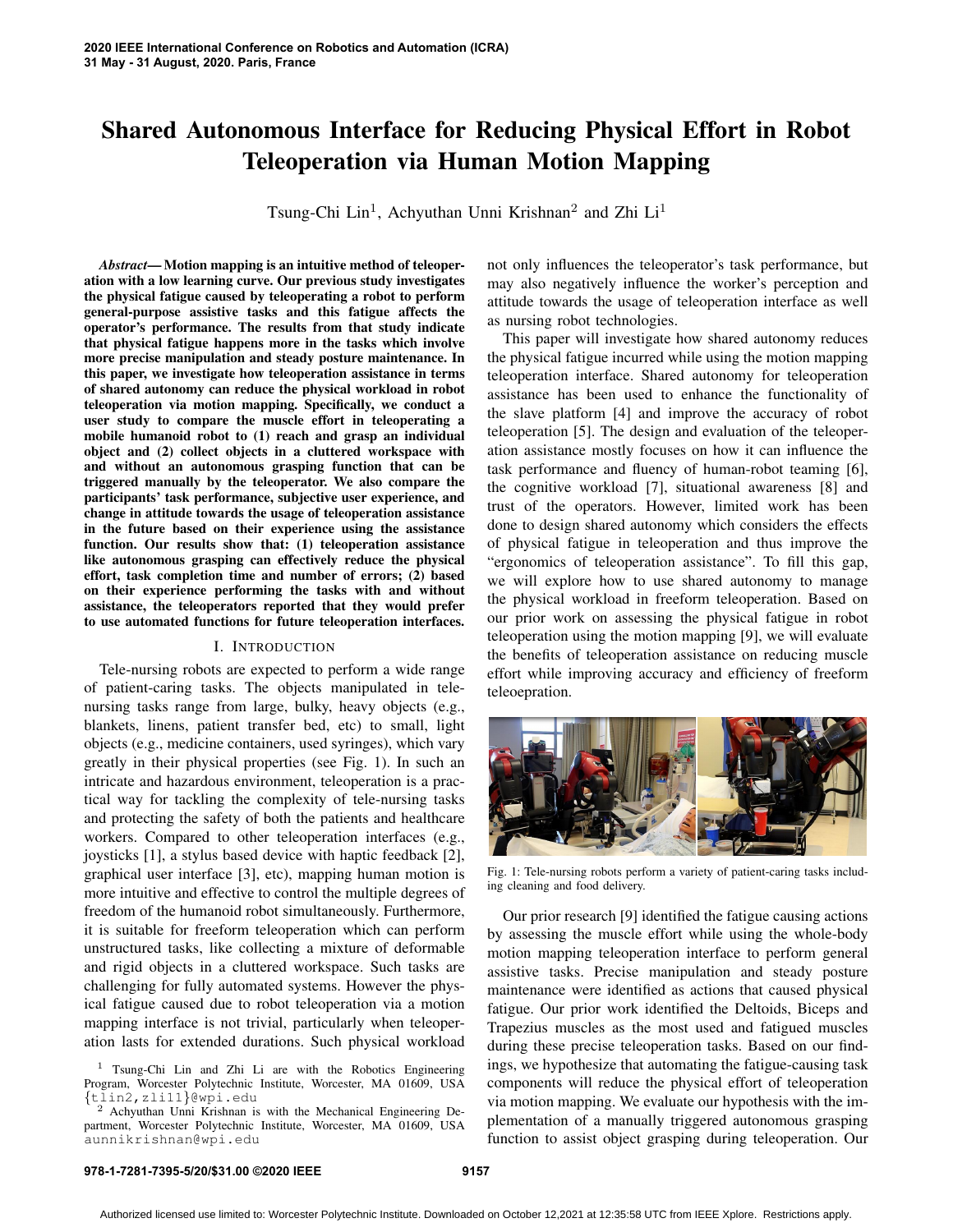user study  $(N=8)$  helped us conclude that,  $(1)$  this simple autonomous grasping function can effectively reduce the user's physical and cognitive workload; (2) the proposed teleoperation assistance is more effective and less errorprone for both the dominant and non-dominant hands; (3) the comparison of robot teleoperation with and without assistance shapes the user's preference towards the usage of teleoepration assistance and improves their acceptance of using teleoperated robot technologies.

#### II. RELATED WORK

### *A. Tele-action Assistance for Motion Mapping Interface*

Various motion mapping interfaces have been proposed for real-time and offline teleoperation, particularly for the teleoperation of humanoid robots, bimanual and mobile manipulators (e.g., [10]–[12]). The interfaces range from the more expensive but accurate systems (e.g., Vicon motion capture systems [13]) to more affordable and portable options like Microsoft Kinect and other RGB-D cameras [14], Inertial Measurement Unit (IMU) sensors [15], whole body motion capture suits [16] and virtual reality headsets and controllers [17]. The motion mapping interface promises to be the future of intuitive and effective teleoperation for complex robot systems in various domains. However, it is necessary to develop appropriate teleoperation assistance for such teleoperation interfaces to mitigate the risk of work-related musculoskeletal disorders caused by the nontrivial physical workload that occurs due to extended robot teleoperation.

Within the spectrum of automation ranging from fully manual to fully automated, *action support* and *shared control* are often used to assist freeform teleoperation using motion mapping interfaces (for a review of levels of robot autonomy, see [18]). *Action support* like tremor filtering [19], obstacle avoidance [20] and precise orientation assistance [21], usually assists the execution of a selected action. Shared control is mostly used to assist the operator in actions towards a goal or generating motion along certain trajectories. Rakita et. al. have recently developed teleoperaion assistance for a motion mapping interface which uses a predict-then-act strategy where the implementation infers an action based on a bimanual action library and engages an appropriate assistance mode to enhance efficiency [22]. This implementation blends the suboptimal user translational and rotation control inputs with known translation and rotation paths in space in which the user can easily guide the robot. Laghi et al [23] combined arm motion tracking, impedance control and hand gesture recognition for using a single arm of the operator to perform bimanual manipulation. In this paper we propose to use a manually-triggered autonomous function to assist precise grasping such that the teleoperators will not be constrained to follow a specific task structure or trajectory.

As workload is an essential factor in robot teleoperation, both subjective and objective methods have been proposed to comprehensively evaluate the mental and physical workload. Most of the subjective measurement for both mental and physical workload relies on user surveys [7] like NASA Task Load Index [24] and customized questionnaires. The commonly used objective metrics for mental workload is heart rate measurement which increases with increase in cognitive workload [25]. Limited work have used quantitative and objective metrices to assess and monitor the physical workload in robot teleoperation via motion mapping.

### *B. Physical Workload Assessment and Management*

Over the years, several methods have been utilized to identify fatigue. Physical fatigue has been analyzed by observing jerk in human motion [26], changes in joint torque patterns [27] and human model simulations [28]. Surface based EMG (sEMG) sensors are a common tool used to identify muscle effort by monitoring the chemical changes in the muscle during motion [29]. sEMG based measurement is a nonintrusive and real-time method that can help identify the muscle activity of a particular muscle group, thereby helping segregate muscle activity during teleoperation.

A study by Liu et al [30] shows that physical fatigue negatively affects the quality of teleoperation. Hubert et al [31] report higher workload and physical strain in teleoperation without robot assistance than with robot assistance based on electromyography measurement. Regarding physical fatigue management, Peternel et al [32] have developed a co-manipulation interface that varies the support provided by the robot based on the user's EMG muscle activity and force exerted during operation. When muscle activity goes beyond a pre-defined threshold the robot will take actions to reduce fatigue by increasing support. This interface ensures that the robot performs almost autonomously when the user is fatigued giving time for the operator to recover. Nevertheless, limited work has been done to manage the physical fatigue in teleoperation, especially for a wholebody motion mapping teleoperation interface. Our previous work has used sEMG-based measurement and analysis to assess muscle effort in motion mapping teleoperation and identified that actions involving precise manipulation and steady postures caused the most fatigue [9]. In this paper, we further assess whether the user's muscle effort will be reduced if the motion mapping teleoperation is implemented with an autonomous grasping function.

#### III. PLATFORM AND TELEOPERATION ASSISTANCE

Here we describe the robot platform, the design of the whole-body motion mapping interface and the autonomous function for teleoperation assistance. The Tele-Robotic Intelligent Nursing Assistant (TRINA) (Fig. 2) consists of a dual-armed humanoid torso (Rethink Robotics Baxter), an omnidirectional mobile base (HStar AMP-I) and two threefingered grippers (Righthand Robotics ReFlex grippers). The visual sensor suite of this nursing robot includes a 180° fisheye camera on the head, a Microsoft Kinect 2 attached to the robot's chest and two Intel RealSense D435 depth cameras attached to the robot's wrists. Table I defines the controls for the motion mapping interface. Motion capture of the teleoperator is done using the Vicon motion capture system (10 Vero cameras). This system captures passive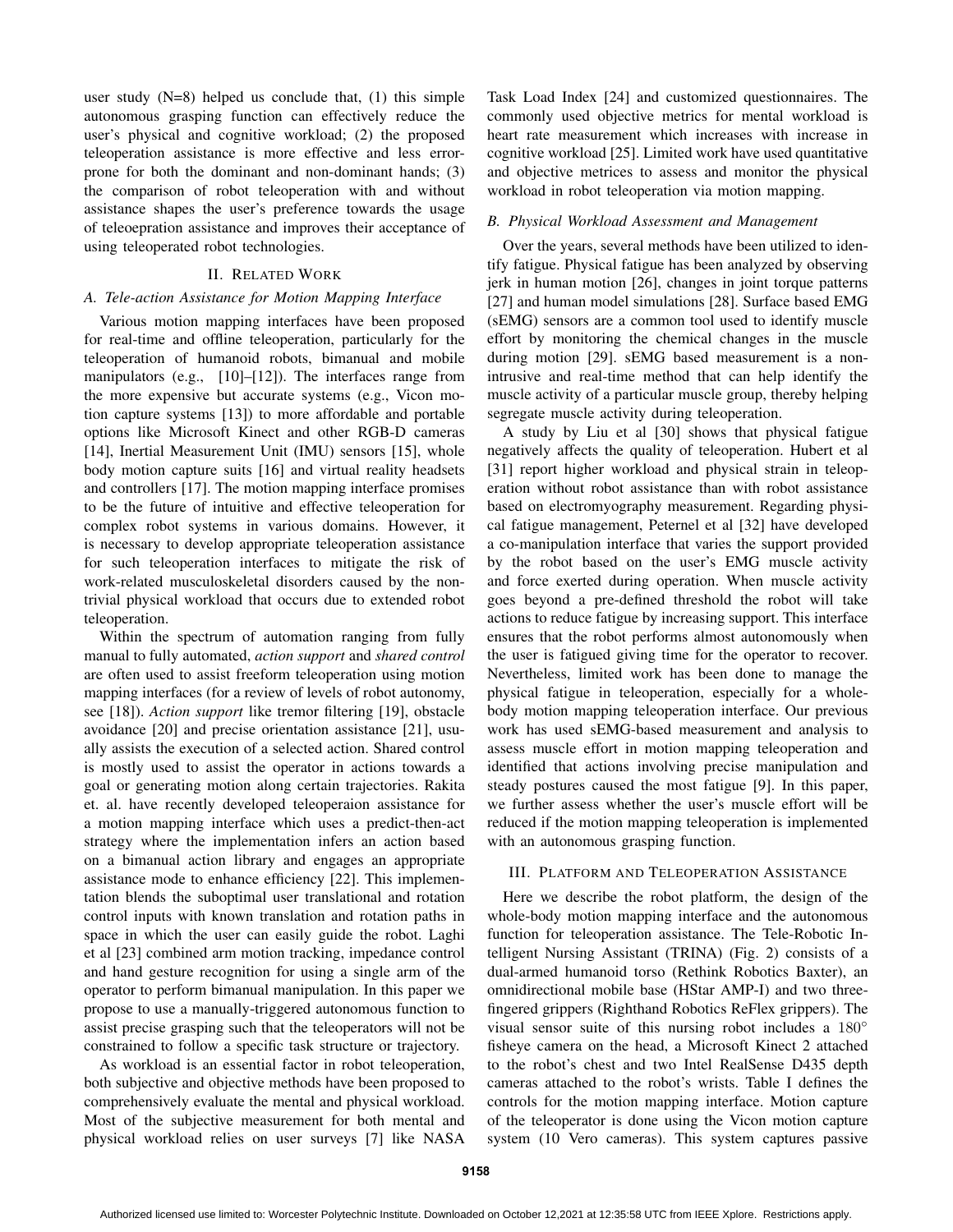

Fig. 2: Tele-robotic Intelligent Nursing Assistant (TRINA) system.

reflective makers attached to the human torso, arms and legs. The users thus control actions like reaching, grasping, locomotion of the mobile humanoid robot, the selection of cameras and the movement of these cameras. Human motion was captured at 100 Hz and streamed at 50 Hz for robot control. The proportions of the subjects (height, limb lengths, etc) do not affect the end-effector positions of the robot. This is because the position and orientation of the wrist and the swivel angle of the teloperator is mapped to the robot during teleoperation. The swivel angle is defined as the rotation of the position of the elbow of the operator with respect to the axis connecting the centers of the shoulder and wrist joints [33], which indicates the operator's arm posture.

| <b>Teleoperation Input</b>          | <b>Robot Function</b>               |  |  |  |  |  |  |  |
|-------------------------------------|-------------------------------------|--|--|--|--|--|--|--|
| <b>Robot's Upper Body</b>           |                                     |  |  |  |  |  |  |  |
| Hand position & orientation         | End-effector position & orientation |  |  |  |  |  |  |  |
| Arm posture & orientation           | Manipulator arm posture             |  |  |  |  |  |  |  |
| Rotate upper body                   | Rotate mobile base orientation      |  |  |  |  |  |  |  |
| Hand open/close                     | Gripper opens/closes                |  |  |  |  |  |  |  |
| Angle between feet $>60^{\circ}$    | Gripper preshape pinch grasp        |  |  |  |  |  |  |  |
| Angle between feet $< 60^{\circ}$   | Gripper preshape power grasp        |  |  |  |  |  |  |  |
| Right shank flexion                 | Activate teleoperation assistance   |  |  |  |  |  |  |  |
| <b>Robot's Lower Body</b>           |                                     |  |  |  |  |  |  |  |
| Squat                               | Engage/Disengage teleoperation      |  |  |  |  |  |  |  |
| Lift left leg                       | Switch primary camera view          |  |  |  |  |  |  |  |
| Lift right leg                      | Switch secondary camera view        |  |  |  |  |  |  |  |
| Leg steps forward/backward          | Mobile base moves front/back        |  |  |  |  |  |  |  |
| Left (right) leg steps left (right) | Mobile base moves left (right)      |  |  |  |  |  |  |  |

TABLE I: Motion Mapping Teleoperation Interface.

The flowchart in Fig. 3 describes the design of the autonomous grasping function for teleoperation assistance. The Kinect camera detected all the objects to grasp in the workspace using Mask-RCNN [34], [35]. As the teleoperator controls the robot hand to reach into the Teleoperation Assistance Zone (TAZ) — a bounding box of  $(2 \times height) \times$  $(3 \times thickness) \times (5 \times width)$  (cm<sup>3</sup>) around the center of an object, the object will be locked as the "target", and an autonomous reaching-to-grasp motion will be planned for this object. Based on the bounding box created by the computer vision module, points on the mid-point of the

left and right sides of the box were identified as the target grasping points. According to which robot arm is in the TAZ, the corresponding nearest target point is selected. If both the arms are in the TAZ, the right hand is selected by default to move to the target point on the right side of the bounding box. The inverse kinematics for this target location is solved and the joints of the selected robot arm are moved to these desired joint angles. The user is informed that the autonomous grasp function is ready to be triggered based on auditory and visual cues (Fig. 4).



Fig. 3: Autonomous Grasping Function for Teleoperation Assistance.



Fig. 4: Demonstration of object detection in cluttered environment.

# IV. EXPERIMENT

Our user study aims to evaluate if the teleoperation assistance will reduce the physical workload and improve the task performance of robot teleoperation via whole-body motion mapping interface. The hypotheses we evaluate include:

Hypothesis 1: *The proposed teleoperation assistance will reduce the teleoperator's task completion time, number of*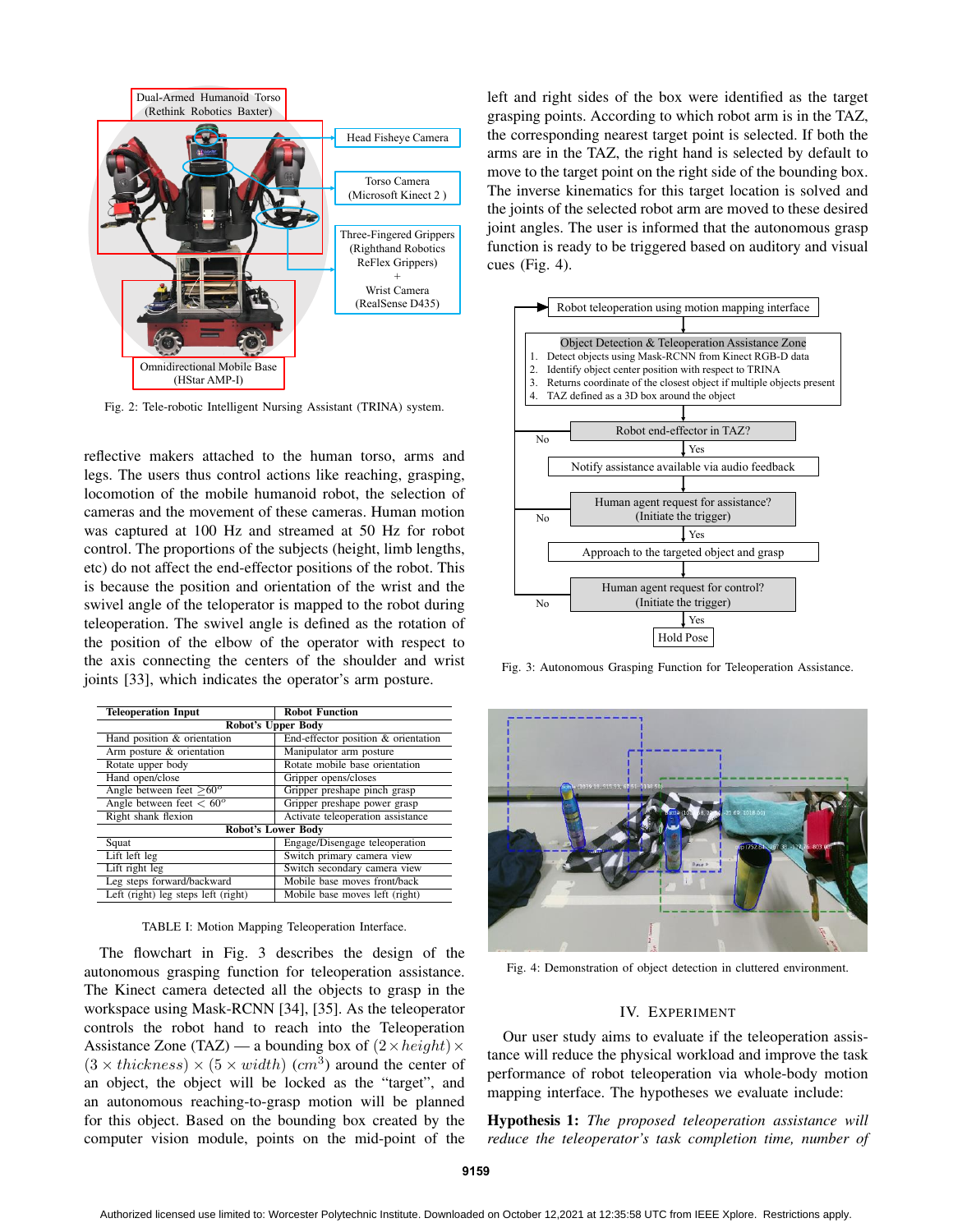*errors, physical workload in terms of muscle effort and cognitive workload.*

Hypothesis 2: *Teleoperators will prefer to use the teleoperation assistance based on their experience performing the tasks with and without teleoperation assistance. With teleoperation assistance, users will prefer to work more with the teleoperated robots in the future.*

# *A. Participants and Tasks*

We recruited N=8 participants (6 male and 2 female, all right-handed) to use the teleoperated robot system described in Section III to perform the following tasks: (1) reaching to grasp an individual object, and (2) grasping multiple objects in a cluttered workspace (see Fig. 5). We choose these tasks because precise orientation control in reaching-to-grasp has been demonstrated to be challenging for teleoperation and requires careful design of teleoperation interface assistance (e.g., [36]). Our prior work has indicated the teleoperation of precise manipulation is one of the most fatigue-causing factors.



Fig. 5: Teleoperation tasks: (a) reaching-to-grasp an individual object; (b) collecting multiple objects in a cluttered counter workspace.

#### *B. Experiment Procedure*

*a) Preparation:* Our experiment uses EMG-measured muscle effort to assess the physical workload. Before the experiment, each participant performs a maximum voluntary contraction (MVC) test for each muscle. The collected data is used for normalizing the EMG signal with respect to the maximum force generated by each muscle [37]. Each participant undergoes a training session to get familiar with the teleoperation interface, the autonomous grasping function and the robot. The training task is to pick up a bottle on the counter and place it in a basket. The participants are allowed to practice in this traning session until they feel confident and comfortable to use the teleoperation interface and assistive function.

*b) Session 1 — Object Grasping:* In this session, a participant was instructed to reach and grab a bottle placed on the counter (Fig. 5). The participants were asked to grab the objects for five repetitions, using their dominant and nondominant arms, with and without the teleoperation assistance (Total number of trials = 5 repetitions  $\times$  2 arms  $\times$  2 modes). The order of arms and modes were randomized. All the repetitions of the object grasping task were set to have the same initial robot arm configuration, initial and final location of the object. The participants were required to pick up and place the object in a stable manner. During each trial, we record the time for completing the task, the number of times the object was knocked down and the EMG signal of the muscle groups for muscle effort analysis (described in Section IV-C). The participants also answered survey questions about their teleoperation experience, in the NASA Task Load Index (NASA-TLX) format on a 1-7 Likert scale.

*c) Session 2 — Cleaning the Workspace:* In this session, the user has to pick up three cylindrical objects in a cluttered workspace and place it in a basket (see Fig. 5(b)). This task was to simulate a real-world scenario in which a nursing robot needs to clean and organize a workspace with medical supplies, patient room debris and laundry (as the tasks identified in [38]). The participant was allowed to choose between picking up the object manually or using teleoperation assistance. If the object was dropped they are allowed to pick it up unless the object falls off the counter. We counted the number of times that the user uses teleoperation assistance. We also scored the participant's task performance in the following way:  $(1) +10$  points for picking up each object and placing it in the basket; (2) -20 points for knocking an object down or dropping an object when moving it to the basket.



Fig. 6: Muscle efforts analysis process.

# *C. Muscle Efforts: Data Collection and Analysis*

We used Wireless sEMG sensors (Trigno<sup>TM</sup> from Delsys) Inc.) to record the EMG signals at 1,000 Hz for 10 individual muscles, namely the Anterior and Middle fibers of the Deltoid, the Biceps, the Brachioradialis and the Trapezius of the left and right sides of the body. These muscles were selected as they are the most involved in controlling human upper body motion.

Our analysis of the sEMG data aims to evaluate individual muscle effort during teleoperation using motion mapping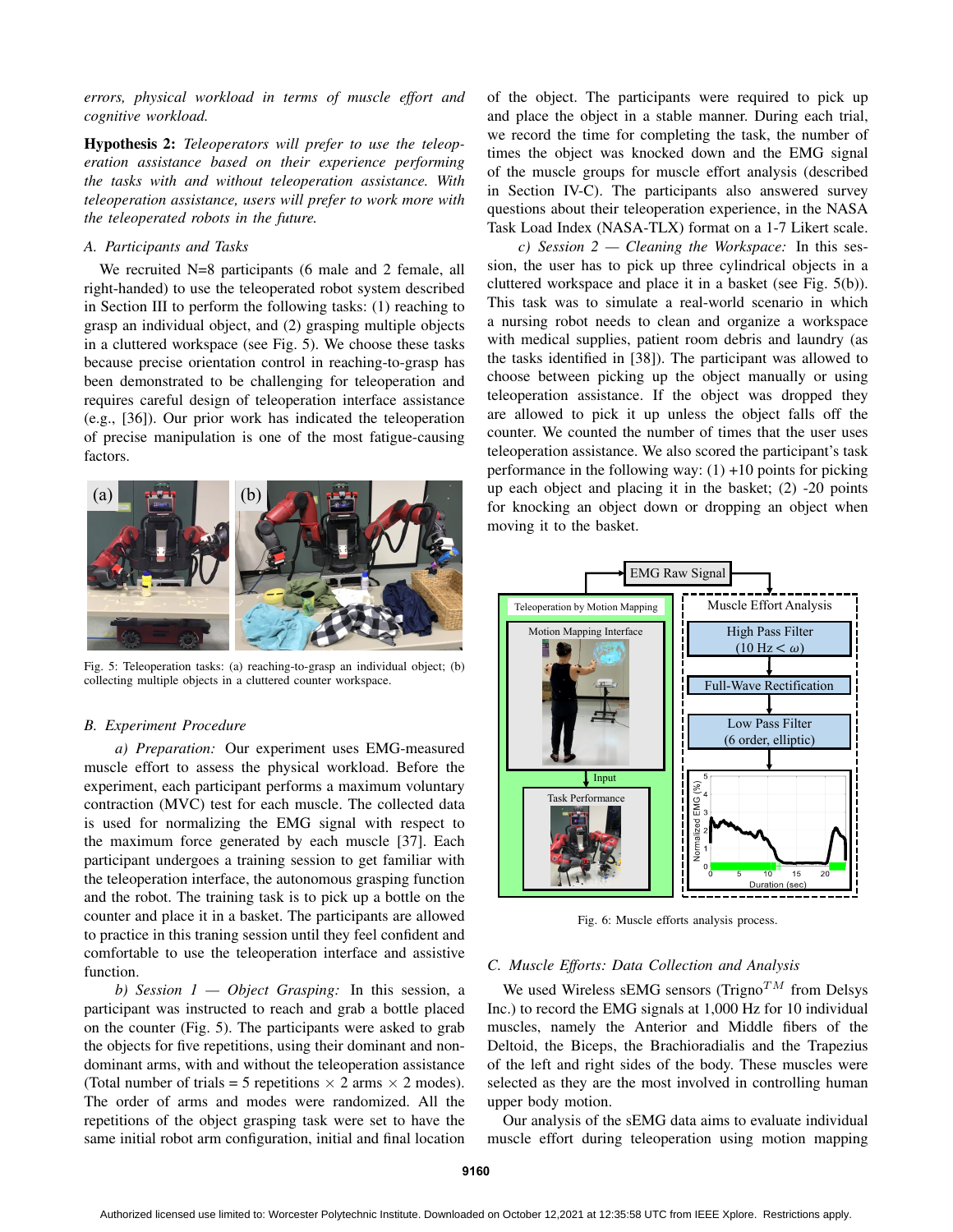

Fig. 7: Performance evaluation procedure and summary for object grasping across all subjects.

with and without the assistance feature. Fig. 6 illustrates our data analysis process where we have determined individual muscle contraction levels and contraction duration. In the graph on the bottom right the black line represents the muscle contraction and the green bars collectively represent the contraction duration.

The recorded EMG signals are within the 40 Hz-700 Hz range in the spectrum domain. In the muscle effort analysis, the raw EMG data was pre-processed using a high pass filter (cutoff frequency 10 Hz), to remove the soft tissue artifact and offset the frequency baseline. The processed signal further went through a full wave rectification and then a sixth order elliptical low pass filter (cutoff frequency 50 Hz), to remove noise and transients and develop a linear envelope of the EMG signal [29]. Using the method in [29], we determine the appropriate threshold for muscle contraction to be the signal baseline offset by thrice the standard deviation of the muscle static contraction obtained from the first 200 frames of the EMG signal in the MVC test.

#### V. RESULTS AND DISCUSSION

We compared the muscle efforts, task completion time and numbers of errors in Session 1 (object grasping task), to objectively and quantitatively assess the teleoperators' physical workload reduction when using teleoperation assistance. We further use the results from the NASA-TLX survey and customized questionnaires in Session 1 and 2 to assess their perception of workload, preference of teleoperation assistance and their change of attitude toward teleoperated robot technologies.

# *A. Performance and Efforts of the Object Grasping Task*

*a) Objective Indices:* Fig. 7 illustrates how we computed the indices for rating the teleoperator's efficiency, accuracy and effort in Experiment Session 1 (object grasping task). For *Efficiency* (T) and *Accuracy* (A), we averaged task completion time and the number of errors across all five repetitions in the four discrete conditions (with and without assistance, and for both the dominant and nondominant hands). The *Effort* (E) is measured by the mean contraction duration for all the muscle groups. For each participant, these three indices were then normalized to range between 0 and 1, with respect to the the difference between maximum and minimum values across all the conditions. Fig. 7 also compares the performance Radar Charts across participants. Overall, the teleoperation assistance improves the task *Efficiency* and *Accuracy* for all the participants and for teleoperation using both the non-dominant and dominant arms. The reduction of Effort is more prominent and consistent for the non-dominant arm across the teleoperators.

Our ANOVA analysis further reveals the improvement in task Efficiency and Accuracy when using teleoperation assistance for the object grasping task. This can be seen by the recorded task completion times (non-dominant arm: F(1,12)= 33.87, P< 0.01; dominant arm: F(1,12)= 52.35,  $P<$  0.01), number of errors (non-dominant arm:  $F(1,12)=$ 6.02, P< 0.05; dominant arm: F(1,12)= 9.85, P< 0.01) and duration of muscle contraction (non-dominant arm:  $F(1,12)=$ 5.93, P< 0.05; dominant arm: F(1,12)= 7.93, P< 0.05). Overall, grasping without teleoperation assistance took 13.3 seconds longer for the non-dominant arm and 11.9 seconds longer for the dominant arm on average. This is mostly because the teleoperation assistance reduced the risk of knocking down the object during grasping and the effort for precise manipulation.



Fig. 8: Comparison of physical effort across all muscles with dominant (D) and non-dominant (ND) hand.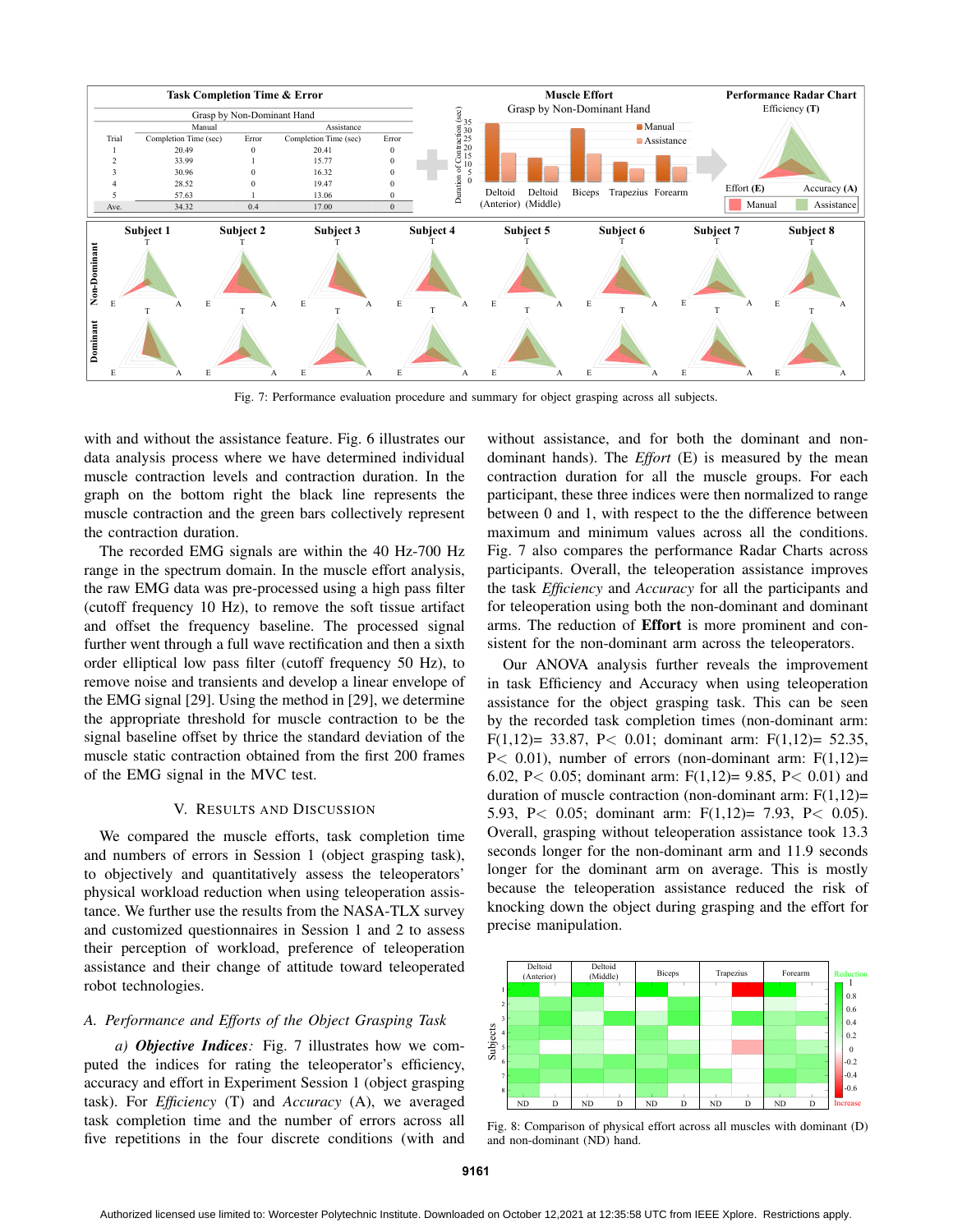We further compared the muscle efforts between teleoperation with and without the assistance across all muscle groups for each participant. As shown in Fig. 8, most of the muscles had a significant reduction in physical effort (marked as green) with a higher level of relaxation for the deltoids and biceps of the dominant/non-dominant hand. The different levels of muscle effort was calculated using the Kullback-Leibler (KL) divergence measurement and all the results were normalized by the maximum value. It is noted that the Trapezius muscle however has reduced reduction (marked as white) or increased physical effort as shown by the red marks for 2 subjects. Overall, the assistance function performed equally effectively on both arms for all subjects thus validating Hypothesis 1. Even if there was a variation between the subjects (the second half of Fig. 7), most of them still performed better using teleoperation assistance and we believe that a greater sample space of users would reinforce this conclusion.



Fig. 9: Results of subjective survey from NASA-TLX.

*b) Subjective Indices:* We also used NASA-TLX survey with 1-7 Likert scale to evaluate the teleoperators' perception of task performance and workload. Shown in Fig. 9, the teleoperators have answered the survey in support of the usability of the assistance function. Without assistance the operators rated the mental demand to be  $3.25 \pm 1.713$  and  $3.5 \pm 1.87$  for the non-dominant and dominant hands respectively. With assistance the users rated the mental demand to be  $1.625 \pm 0.856$  and  $1.875 \pm 0.78$  for the non-dominant and dominant hands respectively. The lower mental demand rating for the assistance function is understandable as there was no errors during operation and the need to manually execute the precise manipulation to perform grasping is eliminated. Thus, we have validated the reduction of cognitive workload in Hypothesis 1. Additionally, as the assistance function reduces the duration of muscle contraction the mental fatigue incurred due to teleoperation also reduces. As a result the operation times are reduced as there are no errors and user motion is more efficient. The users may have reported reduced physical workload in their surveys as a result of these advantages.

# *B. Preference of the Teleoperation Assistance*

In Experiment Session 2, participants were allowed to choose whether or not to use the teleoperation assistance to pick and place objects. Table II compares the teleoperators by the number of instrances they used teleoperation

| <b>Performance of Collecting Task</b> |                       |            |                |                   |                    |                   |                     |                   |          |            |  |
|---------------------------------------|-----------------------|------------|----------------|-------------------|--------------------|-------------------|---------------------|-------------------|----------|------------|--|
|                                       | <b>Objects Picked</b> |            | Points-Pick up |                   | Points-Drop in bin |                   | Penalty-Drop Object |                   | Total    |            |  |
| Subject                               | Manual                | Assistance |                | Manual Assistance |                    | Manual Assistance |                     | Manual Assistance | Manual   | Assistance |  |
|                                       | $\Omega$              |            | $\bf{0}$       | 30                | $\Omega$           | 30                | $\Omega$            | $\Omega$          | $\Omega$ | 60         |  |
|                                       |                       |            | 30             | 10                | 20                 | 10                | $-20$               | $\Omega$          | 30       | 20         |  |
|                                       | 0                     |            |                | 30                | $\Omega$           | 30                | $\Omega$            |                   | $\Omega$ | 60         |  |
|                                       |                       |            | 10             | 10                | 10                 | 10                | $-20$               |                   |          | 20         |  |
|                                       |                       |            | 10             | 20                | 10                 | 20                | $\Omega$            |                   | 20       | 40         |  |
|                                       |                       |            | 20             | 10                | 10                 | 10                | $-40$               |                   | $-10$    | 20         |  |
|                                       |                       | 2          | 10             | 20                | $\Omega$           | 20                | $\Omega$            |                   | 10       | 40         |  |
|                                       |                       |            |                | 30                | $\Omega$           | 30                | $\Omega$            |                   | $\Omega$ | 60         |  |
| Sum                                   | 8                     | 16         | 80             | 160               | 50                 | 160               | $-80$               |                   | 50       | 320        |  |

TABLE II: Performance of score system for collecting three objects.

assistance with their task scores. Overall, we found (1) more participants prefer to use teleoperation assistance, and (2) with the teleoperation assistance their task scores are much higher than the participants who performed the tasks more manually.



After Experiment Session 2, participants rated in hindsight their preference for teleoperation assistance and manual control during robot teleoperation. As there was a greater preference for the assistive function, the users were questioned on what factors made them favor teleoperation assistance more. They were asked to state to what extent the teleoperation assistance can (1) increase the success rate; (2) reduce the task completion time; (3) reduce the cognitive workload; and (4) reduce the physical workload based on their experience on a 1-7 Likert scale with 1 being the least and 7 being the most in terms of agreement. Finally, we evaluate their acceptance of using teleoperated robot technologies by asking the question (Q): "With the teleoperation assistance, do you prefer to work more with teleoperated robots?". The results represented in Fig. 10 highlight the participant's belief that teleoperation assistance improves performance. This further supports Hypothesis 2.

## VI. CONCLUSION AND FUTURE WORK

This paper has demonstrated that with a simple manuallytriggered autonomous grasping function teleoperation assistance can effectively reduce the physical workload and improve the efficiency and accuracy of the motion mapping teleoperation interface. This increases the users' preference for using teleoperation assistance and the acceptance for teleoperated robot technology. The work in this paper is limited to a specific robot platform and motion mapping interface design. Our future work will evaluate more advanced shared autonomy for teleoperation assistance and alternate motion mapping teleoperation interfaces focused on reducing physical workload. We will also test the teleoperation assistance technology in a more realistic patient-caring and home-caring tasks with nursing workers and students as the users.